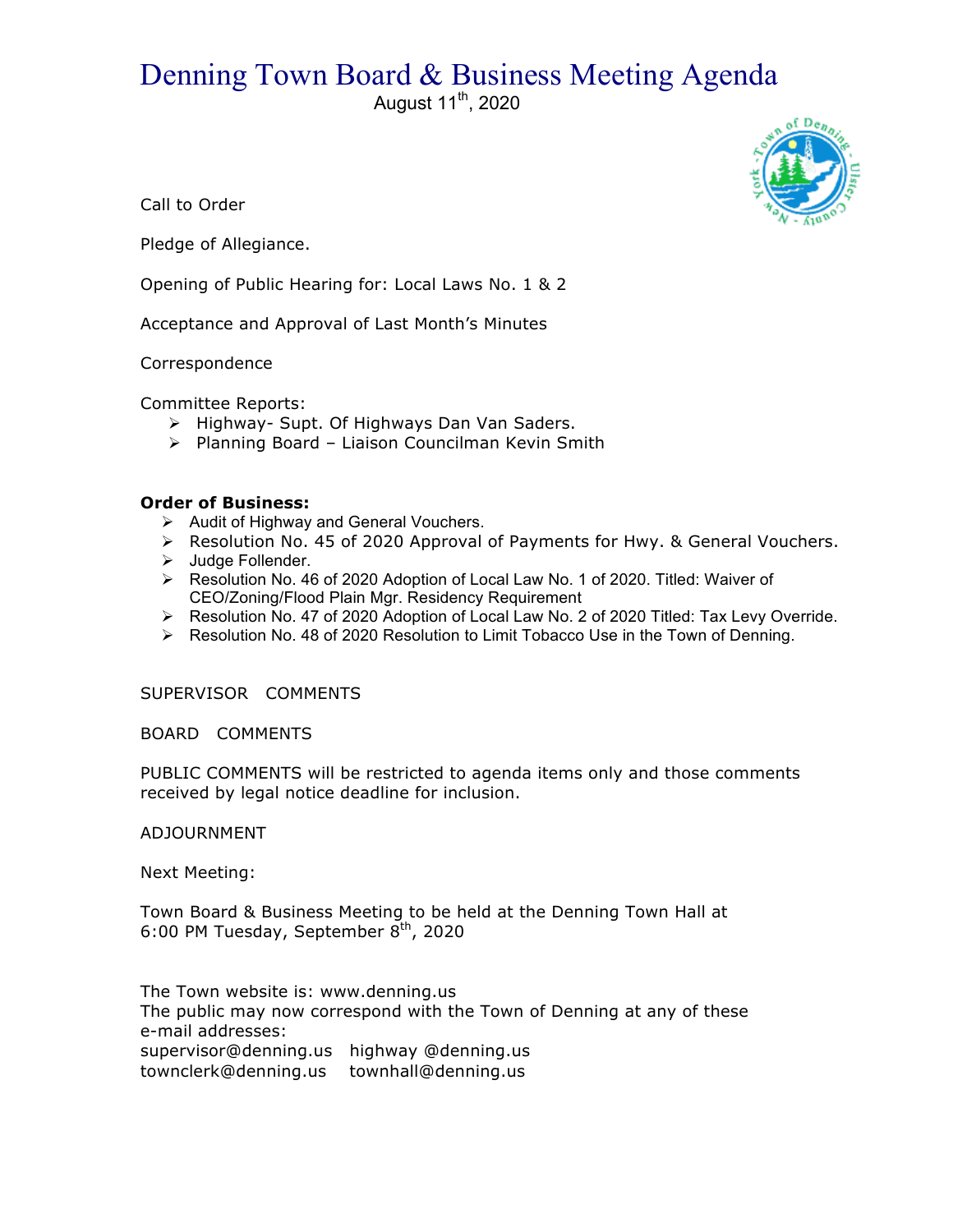Denning Town Board-Business Meeting August  $11<sup>th</sup>$ , 2020 Resolution No. 45 of 2020

**WHEREAS** New York State General Municipal Law Sections 103 and 104-4 permit the pre-audit function of vouchers, as a form of internal controls in the checking of claims and supporting documentation. And

**WHEREAS** the Sections 118 and 119 of New York State Municipal Law also authorize the auditing authority to approve of Said vouchers. AND

**WHEREAS** the Office of the New York State Comptroller Division of Local Governments and Accountability: Budgets and Finances also approves of this method.

**NOW THEREFORE BE IT RESOLVED** that the Town of Denning Town Board **HEREBY** approves of and authorizes payment of the following Warrants:

Highway Fund Warrant No. 8 Prep Pay Vouchers #26-28.

Highway Fund Warrant No. 8 Vouchers #87-92.

General Fund Pre- Pay Warrant No. 8 Vouchers #54-61.

General fund Warrant No. 8 Vouchers #111-124.

Capital Sewage Disposal Vouchers Warrant No. 8 - #4-4

**Whereupon**, the Resolution was put to a vote, and recorded as follows: Motion to adopt and approve by Councilman Kevin Smith,

2<sup>nd</sup> by Councilman Mike Dean. Roll Call Vote:

Councilman Mike Dean AYE Councilman Paul Schoonmaker AYE Councilman Kevin Smith AYE Councilman Gregory Vurckio AYE Supervisor David Brooks AYE Motion carried following a unanimous roll call vote.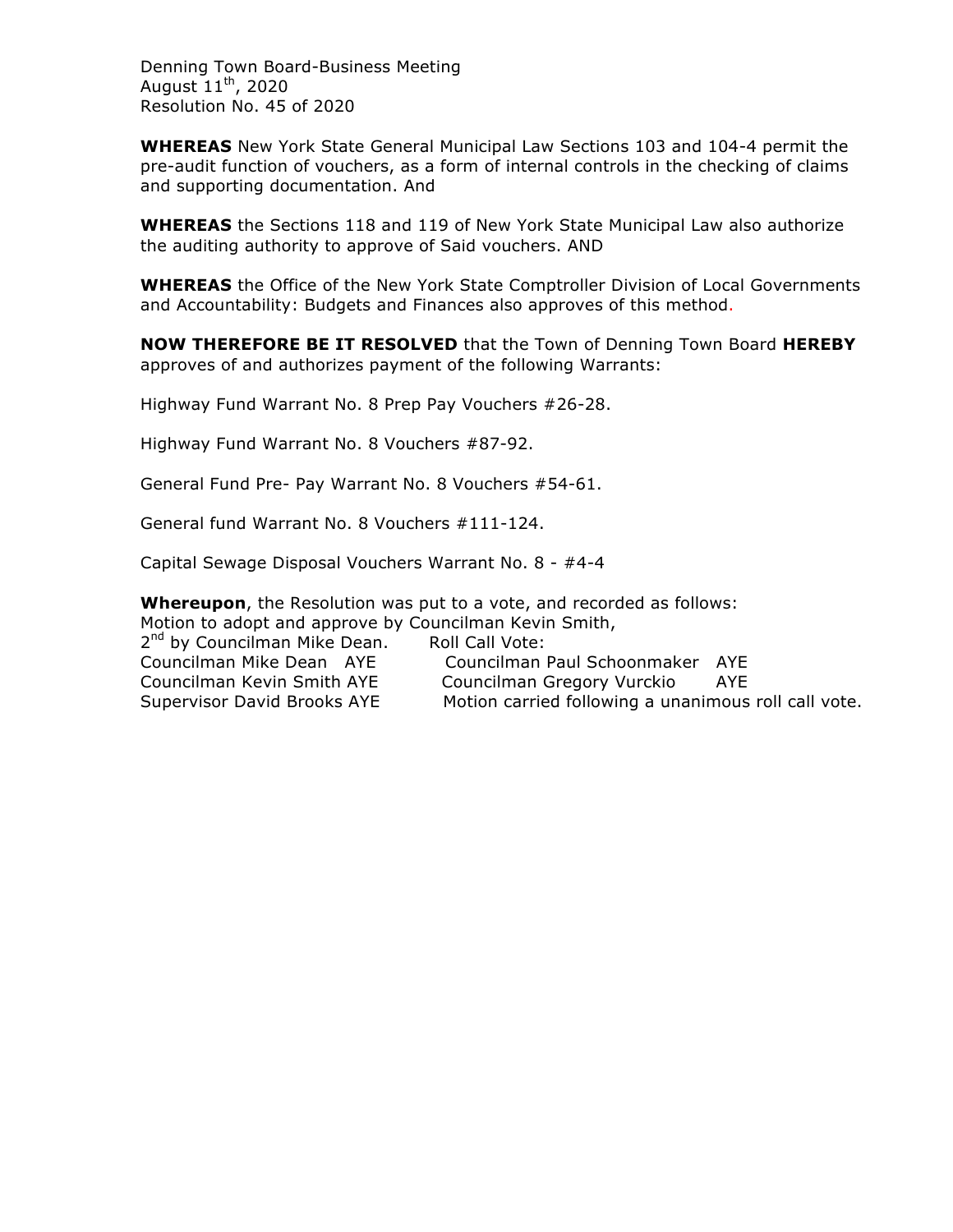Denning Town Board-Business Meeting August  $11<sup>th</sup>$ , 2020 Resolution No. 46 of 2020

**WHEREAS** New York State Town Law section § 27 and Public Officers Law § 3 require town officers and those positions "which involve some exercise of independent judgment and can make decisions that are binding on the town" to be residents of the town. And

**WHEREAS** "towns can use their home rule authority to adopt a local law to expand the residency requirement of appointed officers".

**WHEREAS** the Town of Denning Town Board desires to be in full compliance of both laws. And

**WHEREAS** a PUBLIC HEARING was held on Tuesday, August 11<sup>th</sup>, 2020 regarding Local Law No. 1 of 2020, and

**WHEREAS** any and all interested person(s) were heard.

**NOW THEREFOE BE IT RESOLVED** the Code Enforcement / Zoning Officer / Flood Plan Manager, be a resident of New York State. And

**BE IT FURTHER RESOLVED** the Town of Denning Town Board **HEREBY** adopts Local Law No. 1 of 2020 titled: Waiver of Residency Requirement for the Code Enforcement / Zoning Officer / Flood Plan Manager, which is to take effect immediately upon filing with the New York State Secretary of State.

**Whereupon**, the Resolution was put to a vote, and recorded as follows: Motion to adopt and approve by Councilman Gregory Vurckio, 2<sup>nd</sup> by Councilman Paul Schoonmaker. Roll Call Vote: Councilman Mike Dean AYE Councilman Paul Schoonmaker AYE Councilman Kevin Smith AYE Councilman Gregory Vurckio AYE Supervisor David Brooks AYE Motion carried following a unanimous roll call vote.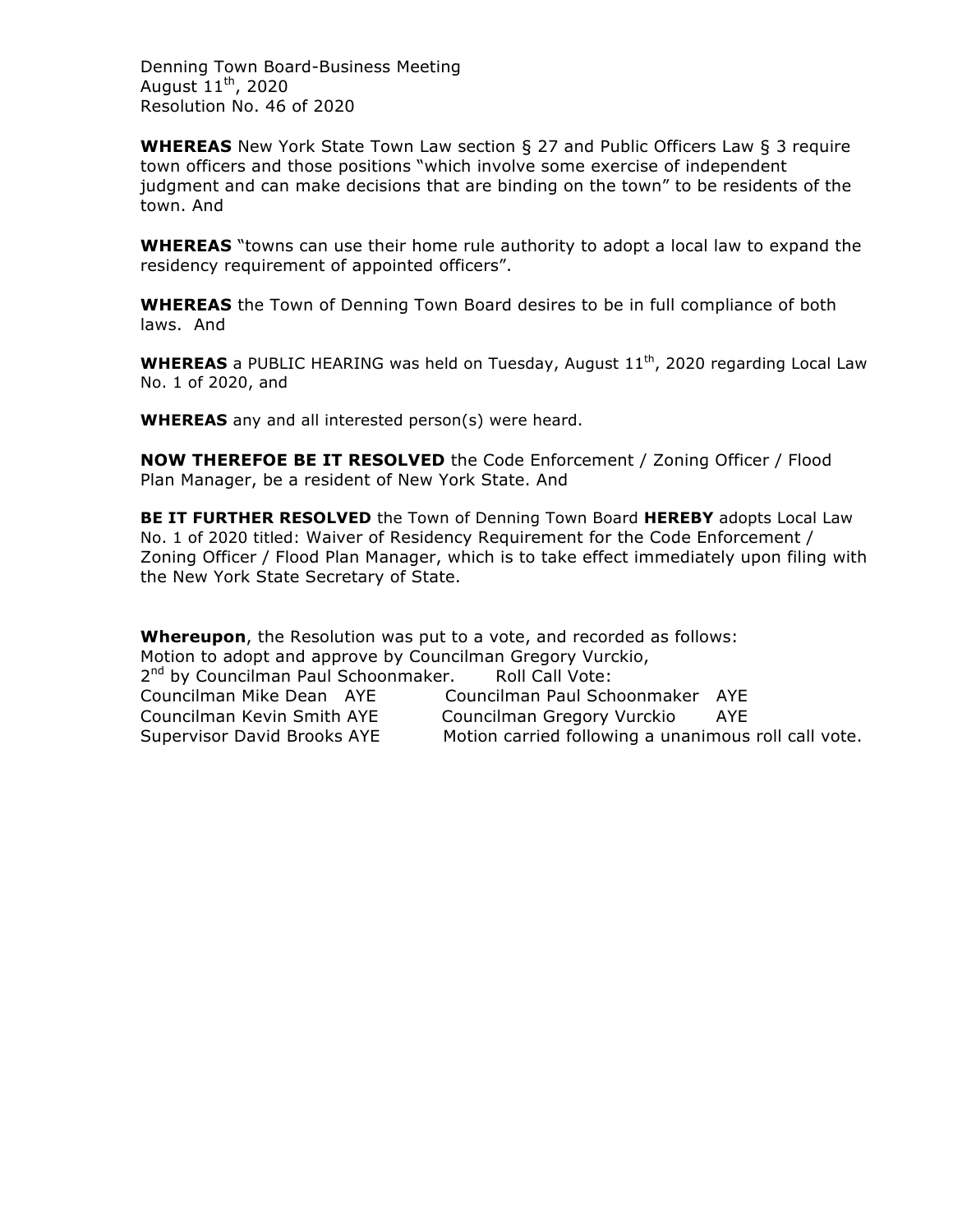Denning Town Board-Business Meeting August  $11<sup>th</sup>$ , 2020 Resolution No. 47 of 2020

**WHEREAS** General Municipal Law 3c allows an override to the tax levy limit, and

**WHEREAS**, the Town of Denning Town Board has intentions of fulfilling its financial obligations, and

**WHEREAS** the Tax Override Law is a budgetary tool authorized and mandated for use by New York State, And

**WHEREAS** a PUBLIC HEARING was held on Tuesday, August 11<sup>th</sup>, 2020 regarding Local Law No. 2 of 2020, and

**WHEREAS** any and all interested person(s) were heard,

**NOW THEREFORE BE IT RESOLVED** the Town of Denning Town Board **HEREBY** adopts Local Law No. 2 of 2020 titled: Tax Levy Limit Override, which is to take effect immediately upon filing with the New York State Secretary of State. And

**FURTHER BE IT RESOLVED** that if SAID Tax Cap Override is not needed then Local Law No. 2 of 2020 will be **RESCINDED**, by resolution as required by New York State law.

**Whereupon**, the Resolution was put to a vote, and recorded as follows: Motion to adopt and approve by Councilman Paul Schoonmaker, 2<sup>nd</sup> by Councilman Mike Dean. Roll Call Vote: Councilman Mike Dean AYE Councilman Paul Schoonmaker AYE Councilman Kevin Smith AYE Councilman Gregory Vurckio AYE Supervisor David Brooks AYE Motion carried following a unanimous roll call vote.